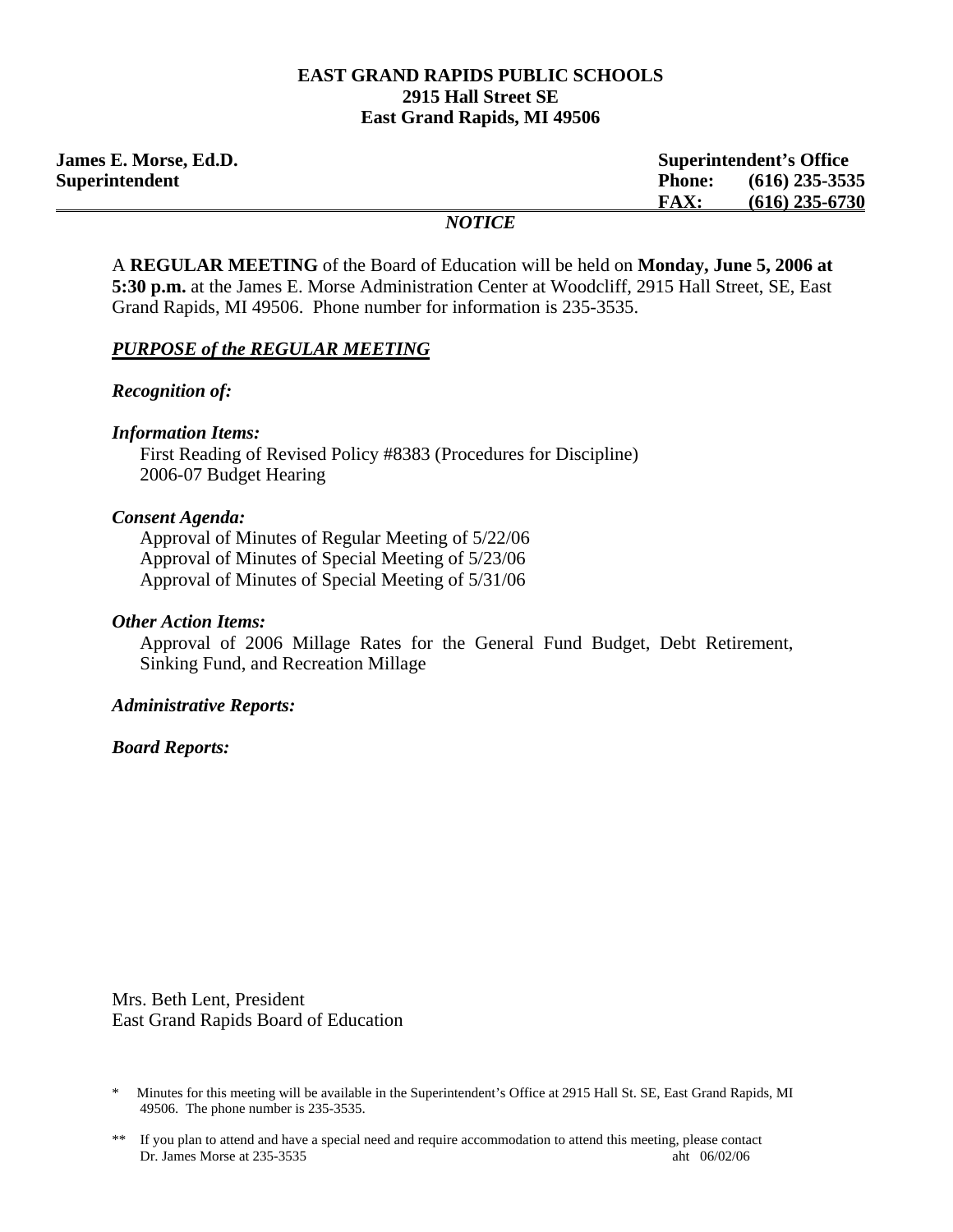### EAST GRAND RAPIDS PUBLIC SCHOOLS Kent County, Michigan

### **REGULAR Meeting of the East Grand Rapids Board of Education**

Community Board Room, Woodcliff Center, 2915 Hall St. SE For information, phone 616-235-3535.

# **Monday, June 5, 2006**

### **5:30 p.m.**

# **AGENDA**

# 1. Call to Order

- 2. Acknowledgment of Guests
- 3. Public Comments
- 4. Communications to and from the Board

# *Information Items*

- 5. First Reading of Revised Policy #8383 (Procedures for Discipline) (Enclosure #5)
- 6. Budget Hearing: 2006-07 General Fund Budget Mr. Kevin Philipps

# *Action Items – Consent Agenda:*

- Background: In order to save time during the meeting, we are using a Consent Agenda. Items in the Consent Agenda include those that are considered routine or have been previously discussed by the Board of Education. Any Board Member may request to have any item removed for a separate discussion and vote.
- Recommendation: Motion to approve items in the Consent Agenda Numbers  $\frac{7}{2}$  through  $\frac{9}{2}$ .
- 7. Approval of Minutes of REGULAR MEETING of 5/22/06 (Enclosure #7)
- 8. Approval of Minutes of SPECIAL MEETING of 5/23/06 (Enclosure #8)
- 9. Approval of Minutes of SPECIAL MEETING of 5/31/06 (Enclosure #9)